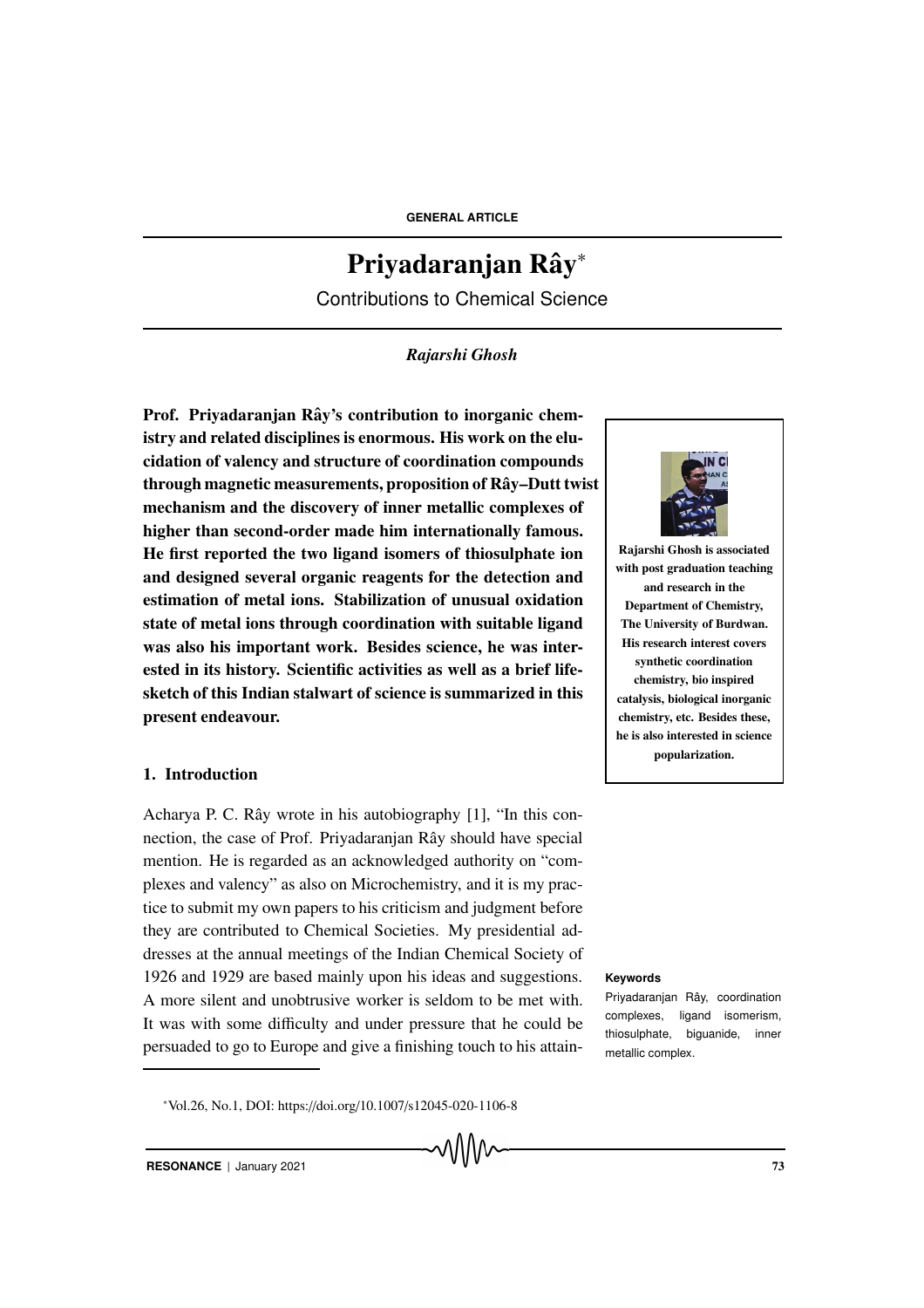ments. He at any rate, does not seem to suffer from the distemper known as "inferiority complex". A Rash Behari Ghosh Travelling Fellowship was literally forced on him. He worked for four months in the laboratory of Professor Ephraimat Berne where he was received and welcomed as a valued colleague whose name and fame had already preceded him. He has already published at least a score of papers, any one of which if submitted to any university will win for him a doctorate. He has not, however, as yet been able to make up his mind to do this.

Events are of two kinds—the silent and the noisy. Priyadaranjan's work come under the former category. Apart from his other contributions, his recent isolation of an isomer of thiosulphuric acid is a singular achievement and marks him out as an original investigator of a very high order."

As evident from the above excerpt, Praiyadaranjan Rây was an outstanding inorganic chemist of the early twentieth century India. His international recognition was due to his number of fundamental contributions in inorganic, coordination as well as analytical chemistry. His outstanding scientific efforts under economically and infrastructurally stringent conditions will be regarded forever not only in our country but also abroad.

### 2. Early Life and Education

Priyadaranjan Rây came from a well-known zamindar family in Chittagong (presently in Bangladesh). He was born on 16th January 1888 [2]. His father Kali Kumar Ray was the Sub-deputy Collector of Rangamati (Bangladesh) and mother Sarojini Devi was housewife [2]. After completion of his primary education from the village pathshala, Priyadaranjan was admitted to Chittagong Collegiate School. In 1902, when Priyadaranjan was a student of class IX, unfortunately, his father passed away. Despite the mental stress, he passed the entrance examination with a first-class and was awarded the 'Rai Bahadur Golakchandra Scholarship'. Then he joined Chittagong Government College and passed FA therefrom in 1906. Next to this he moved to

Events are of two kinds—the silent and the noisy. Priyadaranjan's work come under the former category. Apart from his other contributions, his recent isolation of an isomer of thiosulphuric acid is a singular achievement and marks him out as an original investigator of a very high order.

– Acharya P C Rây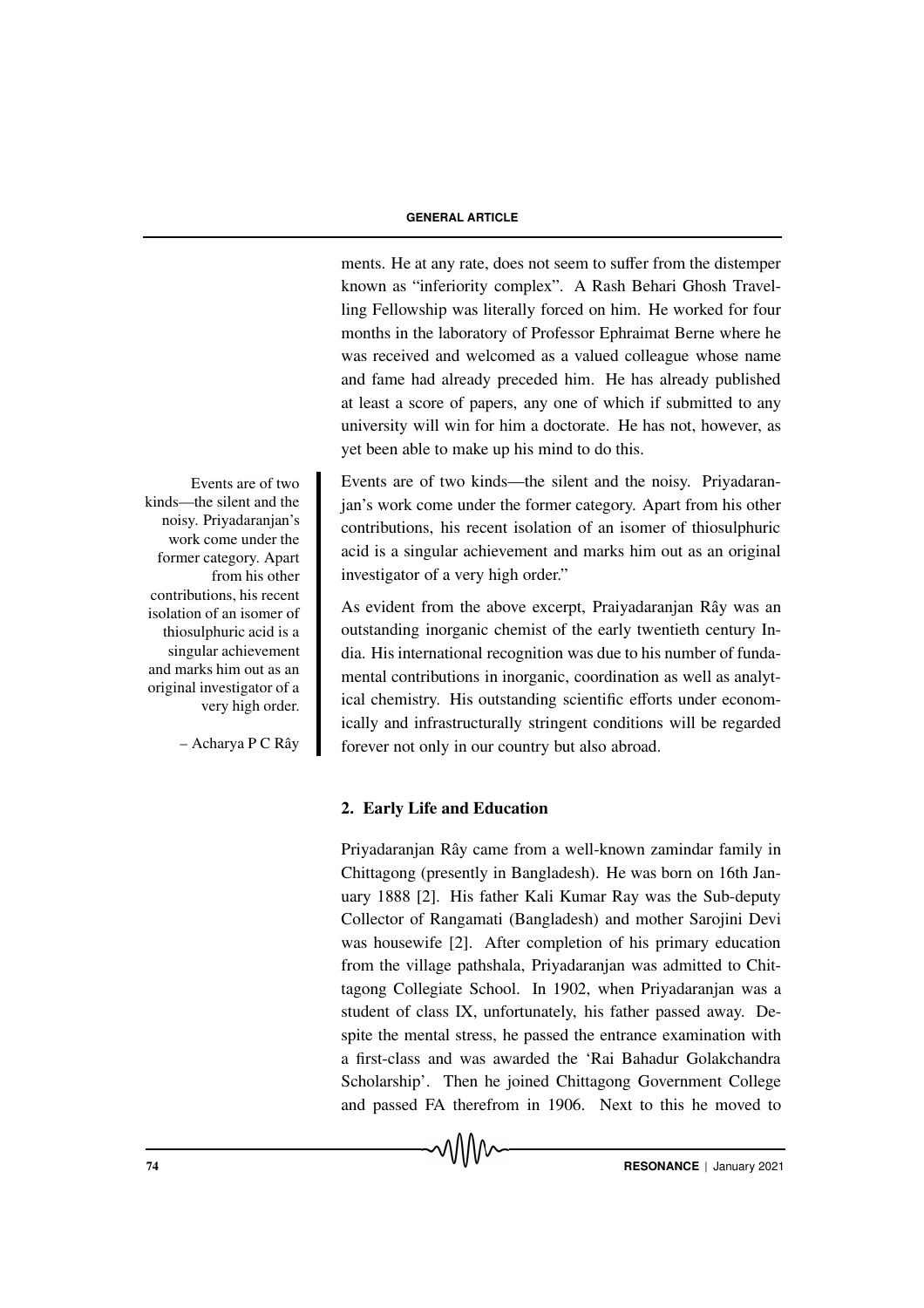Kolkata and joined Presidency College for higher studies. He was a boarder of Eden Hindu Hostel of the College where Dr Rajendra Prasad, the first President of independent India, was his fellow boarder [2]. At that time in Presidency College, he got Acharya J C Bose, Acharya P. C. Ray and many other stalwarts as his teachers. In 1908 and 1911, he completed his BA and MA in Chemistry, respectively. He stood first class first in his MA class and won the University Gold Medal and Motilal Mullik Gold Medal [2].

# 3. Early Research and Career

Soon after the completion of his post-graduation, Priyadaranjan started his research under the supervision of Acharya P. C. Rây. Following year, he published his first research article [3] along with his junior Hemendra Kumar Sen (who later became the Director of Indian Lac Research Institute, Namkum, Ranchi, presently known as Indian Institute of Natural Resins and Gums). In this very year Priyadaranjan faced a very serious accident at the Presidency College laboratory. He was adding cuprous thiocyanate to fused potassium thiocyanate in a glass beaker. The process was operated on a strong sulphuric acid bath. Suddenly the beaker cracked exploded, and the heated sulphuric acid fell into Priyadaranjan's eyes [2]. He was admitted to Calcutta Medical College immediately where he had to stay for a couple of months for medical treatment. But, despite all the efforts of the physicians, Priyadaranjan permanently lost the vision of his left eye [2]. After his release from the hospital, he stayed about two years outside Kolkata to regenerate his lost mental as well as physical strength.

In 1914, he returned to Kolkata and joined City College as the Professor of Chemistry. At that time, Rajabazar Science College of Calcutta University was built under the enthusiastic supervision of the then Vice-chancellor Sir Asutosh Mookerjee. Sir Mookerjee planned to make this college a centre for advanced learning by appointing Professors of Indian origin. Acharya P C Ray joined the Chemistry Department of Rajabazar Science Col-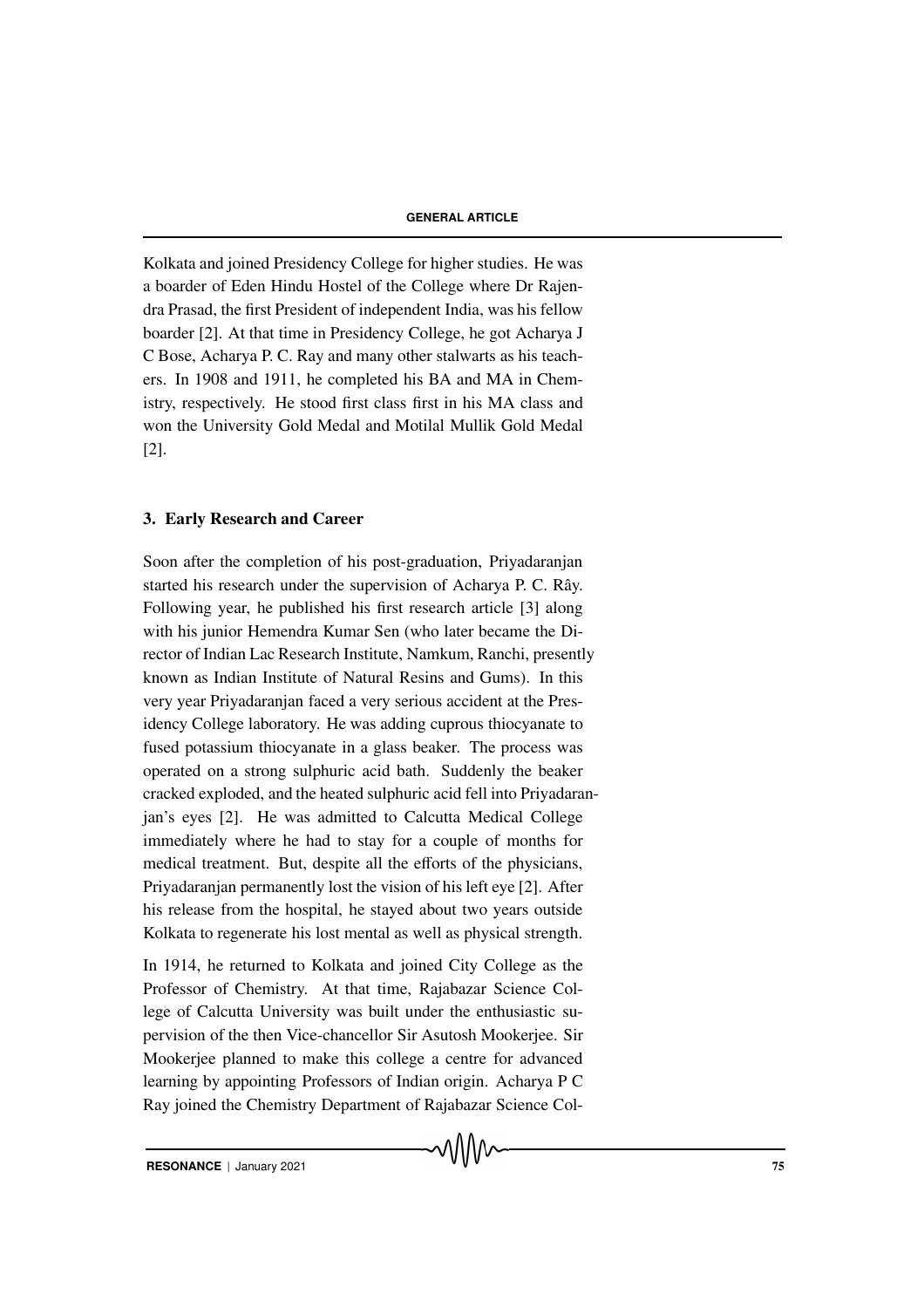lege as the first Palit Professor after his retirement from the government service at Presidency College. C V Raman joined as the first Palit Professor of Physics there. In 1919, young Priyadaranjan joined Calcutta University (Rajabazar Science College) as the Assistant Palit Professor [2]. Joining the University, Priyadaranjan immediately focused on executing scientific research. As stated by Acharya Rây [1], Priyadaranjan had no affinity for foreign visits, and hence he did not feel the need to have a formal training from abroad to do better in research. It was rightly told that the travelling fellowship of Calcutta University was 'forced' [1] on him. In 1929, he went to Switzerland to work with Professor Fritz Ephraim [2]. Next year, he visited the laboratory of the famous Austrian microchemist Professor Frederic Emich [2]. After visiting different laboratories in several other countries like Germany, France, Czechoslovakia, Hungary, Holand and England, he returned to India in 1930 [2]. In 1937 he was promoted as Khaira Professor of Chemistry in Calcutta University and in 1946, after the sad demise of Acharya Rây, he became Palit Professor [2].

# 4. Contributions to Chemical Sciences

made many significant contributions to inorganic chemistry viz, design and synthesis of new ligands and their coordination compounds, determination of stability of different unusual oxidation levels of metals, the structure of the coordination complexes, their stability, optical activity, reaction mechanism, etc.

Prof. Priyadaranjan Rây Prof. Priyadaranjan Rây made many significant contributions to inorganic chemistry viz, design and synthesis of new ligands and their coordination compounds, determination of stability of different unusual oxidation levels of metals, the structure of the coordination complexes, their stability, optical activity, reaction mechanism, etc. He also designed several methods for the detection and estimation of different metal ions in macro and micro amounts. Before going to the details of his work, it is noteworthy to mention that Priyadaranjan had a great nationalistic feeling. After the establishment of the Indian Chemical Society in 1924 under the presidentship of Acharya P C Rây, most of his publications appeared in the journal of the society (*Journal of Indian Chemical Society*) [4].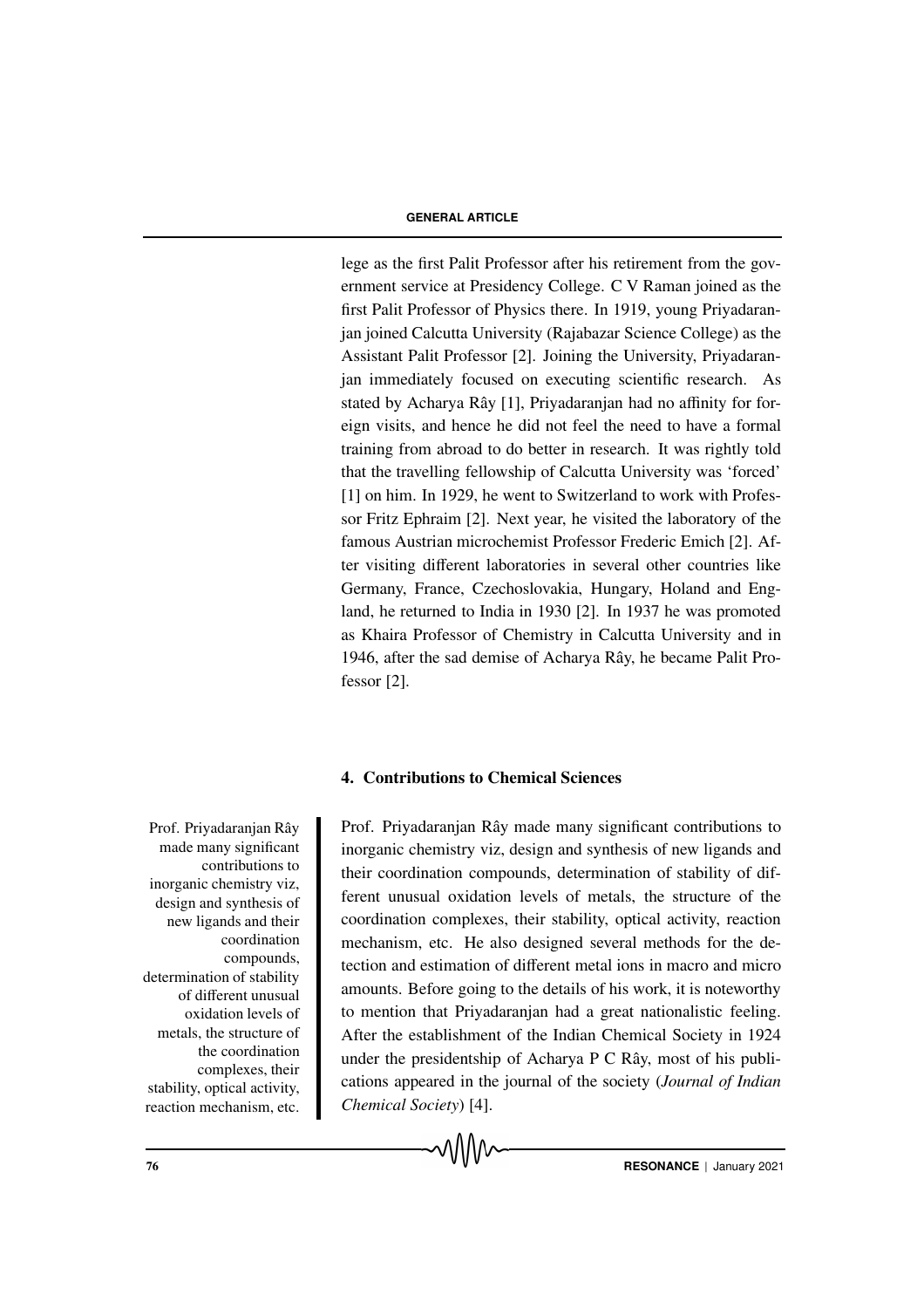**GENERAL ARTICLE**



᠕᠕᠕᠕

4.1 *Design of Organic Reagents in Inorganic Chemistry*

Figure 1. Few coordination modes of rubeanic acid.

For the detection and estimation of metal ions using volumet-<br>For the detection and ric, gravimetric and spectrophotometric methods, Prof. Rây designed several organic reagents like rubeanic acid and its derivatives, quinaldinic acid, dimercaptothiobiazone (or bismuthiol-I), biguanide, cystin and many others (like amidoximes, hydroxamic acid, etc). In a faintly ammoniacal medium, rubeanic acid, as observed by Prof. Rây, can detect  $Cu(II)$  even at the concentration of 30 ppm (1 ppm = 1 mg/L or  $10^{-6}$  g/mL) [5]. The resulting structure of the mixture of Cu(II) and rubeanic acid was discovered later [6]. Rubeanic acid having its different coordination modes (*Figure* 1) forms a chain-like structure with Cu(II) [6]. The idea of *in situ* generation of ammonia (using urotropin) as precipitating agents by Prof. Rây  $[7]$  was quite new then.

estimation of metal ions using volumetric, gravimetric and spectrophotometric methods, Prof. Rây designed several organic reagents like rubeanic acid and its derivatives, quinaldinic acid, dimercaptothiobiazone (or bismuthiol-I), biguanide, cystin and many others.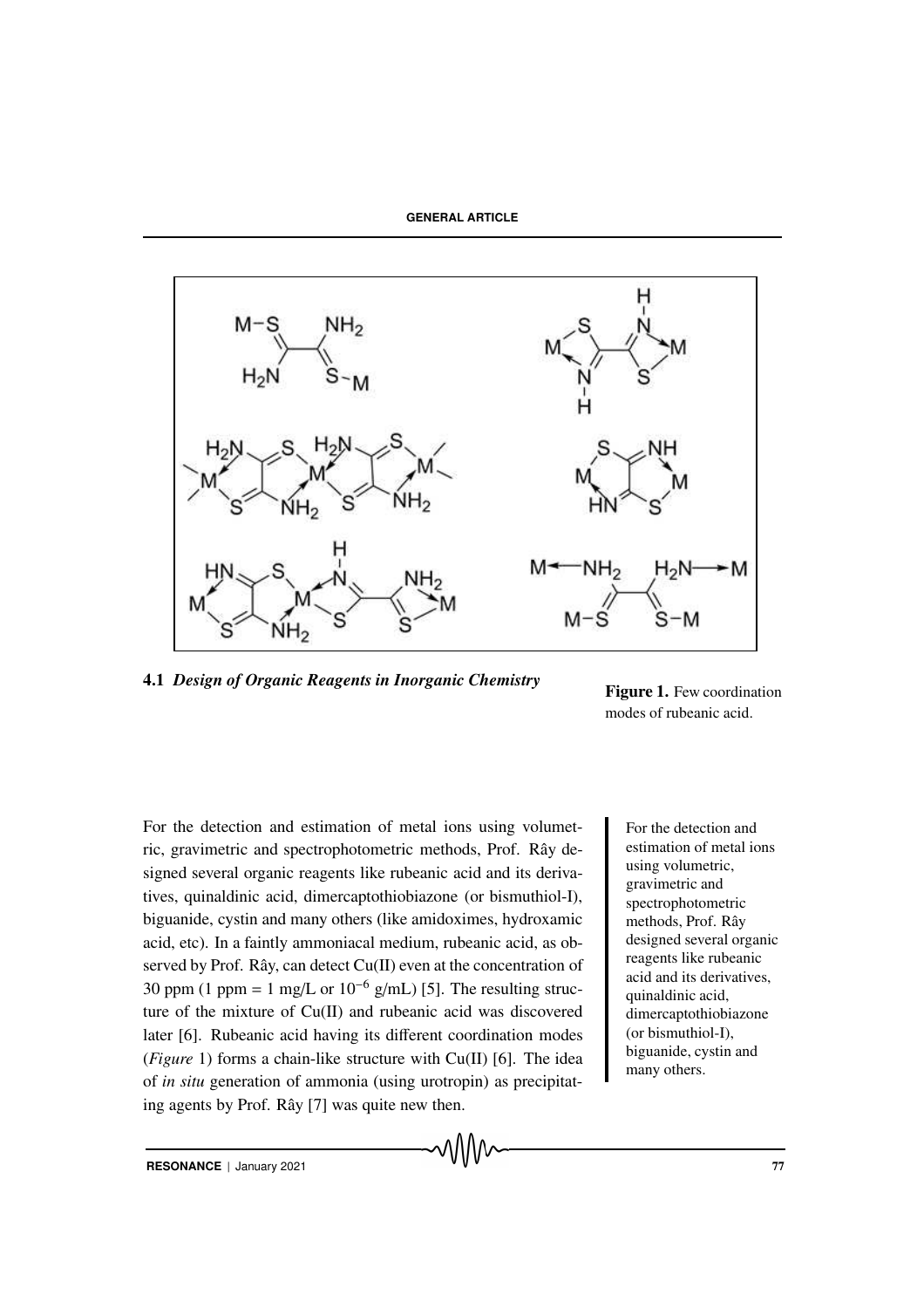Figure 2. Ligand isomers of  $H_2S_2O_3$ .



4.2 *Ligand Isomerism of Thiosulphate*

Priyadaranjan Rây isolated two different isomeric modifications of a compound tetrahydrogen pentacyano-thiosulphato-cobalt(III)  $H_4[Co(CN)_{5}(S_2O_3)]$  [8]. These on hydrolysis, produce different products. One isomer generates sulphur dioxide and elemental sulphur as usual, and the other generates hydrogen sulphide and sulphuric acid. This observation led him to conclude that the same ligand (thiosulphate) in two complexes are in isomeric forms [8]. The respective acids of the ligand (thiosulphuric acid) will be of the forms as shown in *Figure* 2.

# 4.3 *Magnetochemistry*

Systematic investigation of valence state (oxidation level) of the central metal ion, nature of chemical bond and stereochemistry of coordination complexes using magnetic susceptibility data was very intelligently investigated by Prof. Priyadaranjan Rây. His expertise in this then-new field of chemical research made him famous around the globe. In 1968, Priyadaranjan was invited to deliver the Shanti Swarup Bhatnagar memorial lecture at the National Institute of Sciences in India (presently Indian National Science Academy). The more than twenty pages Bhatnagar memorial lecture [9] by Prof. Rây remains a classic even today in the field of magnetic measurements for the elucidation of the molecular structure of transition metal complexes.

Debendra Mohan Bose, the then Ghosh Professor of Physics, Calcutta University (the second Director (next to Acharya J C Bose)



Systematic investigation of valence state (oxidation level) of the central metal ion, nature of chemical bond and stereochemistry of coordination complexes using magnetic susceptibility data was very intelligently investigated by Prof. Priyadaranjan Rây.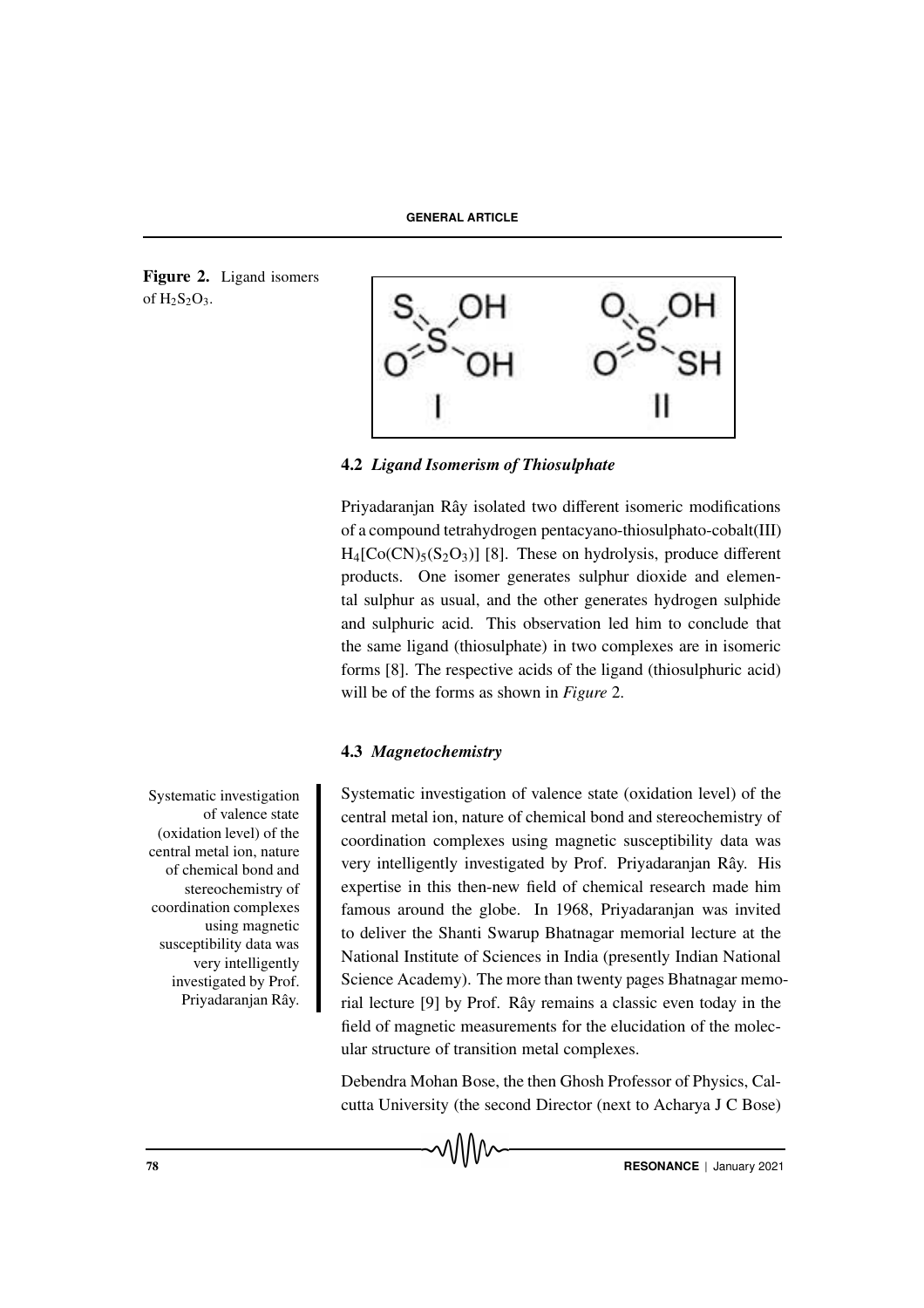of Bose Institute, Kolkata) was interested in magnetism. On request of Prof. Bose, Priyadaranjan prepared several coordination complexes whose magnetic behaviour were studied by the former. Though they did not have any joint publication, in his famous *Philosophical Magazine* paper in 1928, Prof. Bose clearly stated [10], "All these compounds, with the exception of the last two, have been prepared in the Science College by Messrs. P Ray and H G Bhar, with whose permission their results are given here." From these data of magnetochemical aspects, Priyadaranjan perhaps published his first scientific paper [11] on magnetochemistry. In those days, Prof. S S Bhatnagar from the University of Punjab, Lahore (undivided India), made similar important contributions to the magnetostructural correlation of metallic complexes [12]. His contributions to the construction of a sensitive Gouy magnetic balance deserves special mention [13].

Linus Pauling, on the basis of quantum mechanical considerations, published his valence bond theory [14] which proposed the idea of hybrid bonding orbitals to account the magnetic properties and structure of transition metal complexes. Using the Using the idea of inner idea of inner orbital and outer orbital complexes, Priyadaranjan investigated a large number of complex compounds to explain their valency, bonding and structure. Here, it is to note that the terms 'inner orbital' and 'outer orbital' complexes were coined by Henry Taube [15] in 1952. 'Penetration' and 'associated' complexes were called to the similar type of compounds, respectively by Priyadaranjan Rây much earlier [9]. In 1941, Prof. Rây delivered the Coochbehar Professorship lecture (constituted by the generous donation of Maharaja of Coochbehar, India) at the Indian Association for the Cultivation of Science (IACS), Kolkata. Out of these deliberations, the book *The Theory of Valency and the Structure of Chemical Compounds* (published by IACS) was composed. The book became extremely popular throughout the globe and was reviewed in *Nature* [16]. After going through these lectures, the Nobel laureate Prof. Linus Pauling became interested in the research of Priyadaranjan Rây, and during his visit to India in 1955, Prof. Pauling met with Priyadaranjan in Kolkata

orbital and outer orbital complexes, Priyadaranjan investigated a large number of complex compounds to explain their valency, bonding and structure.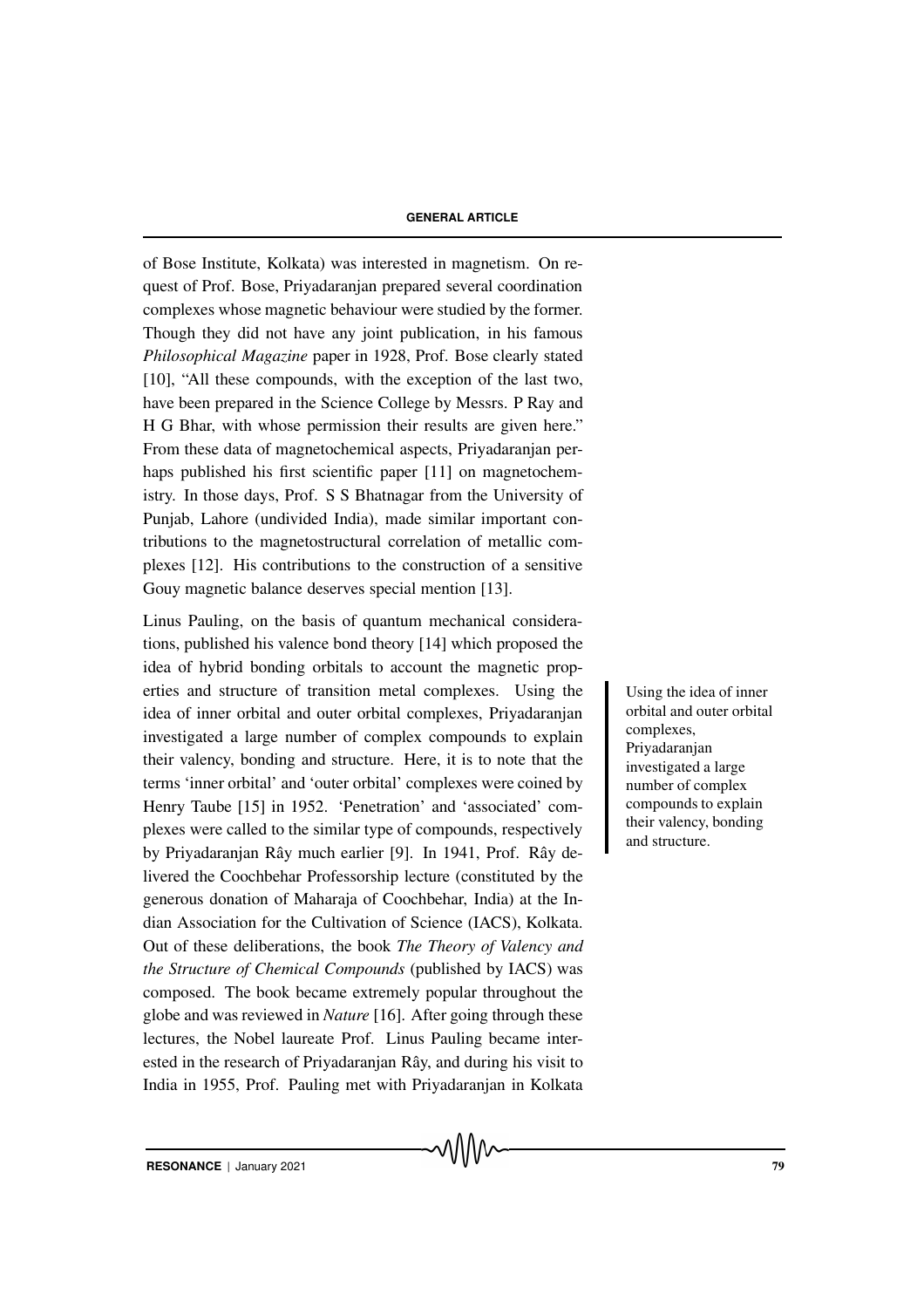Figure 3. Biurate (III), Biguanide (IV) and Dicyandiamidine (V).



and had a wonderful exchange of scientific thoughts.

# 4.4 *Chemistry of Biguanide Ligand*

Biurates (III, *Figure* 3) have long been known as a good chelating agent. Biguanide (BigH) and dicyandiamidine are different derivatives of biurates (IV and V, *Figure* 3) which were also found to have excellent chelation properties. Prof. Priyadaranjan Rây elaborately investigated the synthesis, characterization, and applications of metal complexes of a biguanide and related ligand systems. His whole work was summarized by himself in a review [17] which was highly cited later. Metallic complexes of biguanides were first reported by F Emich (with whom Priyadaranjan Rây worked abroad) and A Friedrich even before the discovery of coordination complexes by Alfred Werner (Ref. Nos. 49– 51 and 53 in [15]).

Several BigH complexes of Cu(II), Ni(II), Pd(II), Ag(III), Mn(III), Mn(IV), V(IV), Re(V), Os(VI), Cr(III), and Zn(II) were reported by Prof. Rây.

BigH chemistry was largely extended by Prof. Priyadaranjan Rây in different fundamental aspects as mentioned below.

*4.4.1. Inner metallic complexes of third and fourth order:* The metal complexes where the charge of the metal ion and its coordination number are satisfied either partially or fully are called inner



Prof. Priyadaranjan Rây elaborately investigated the synthesis, characterization, and applications of metal complexes of a biguanide and related ligand systems.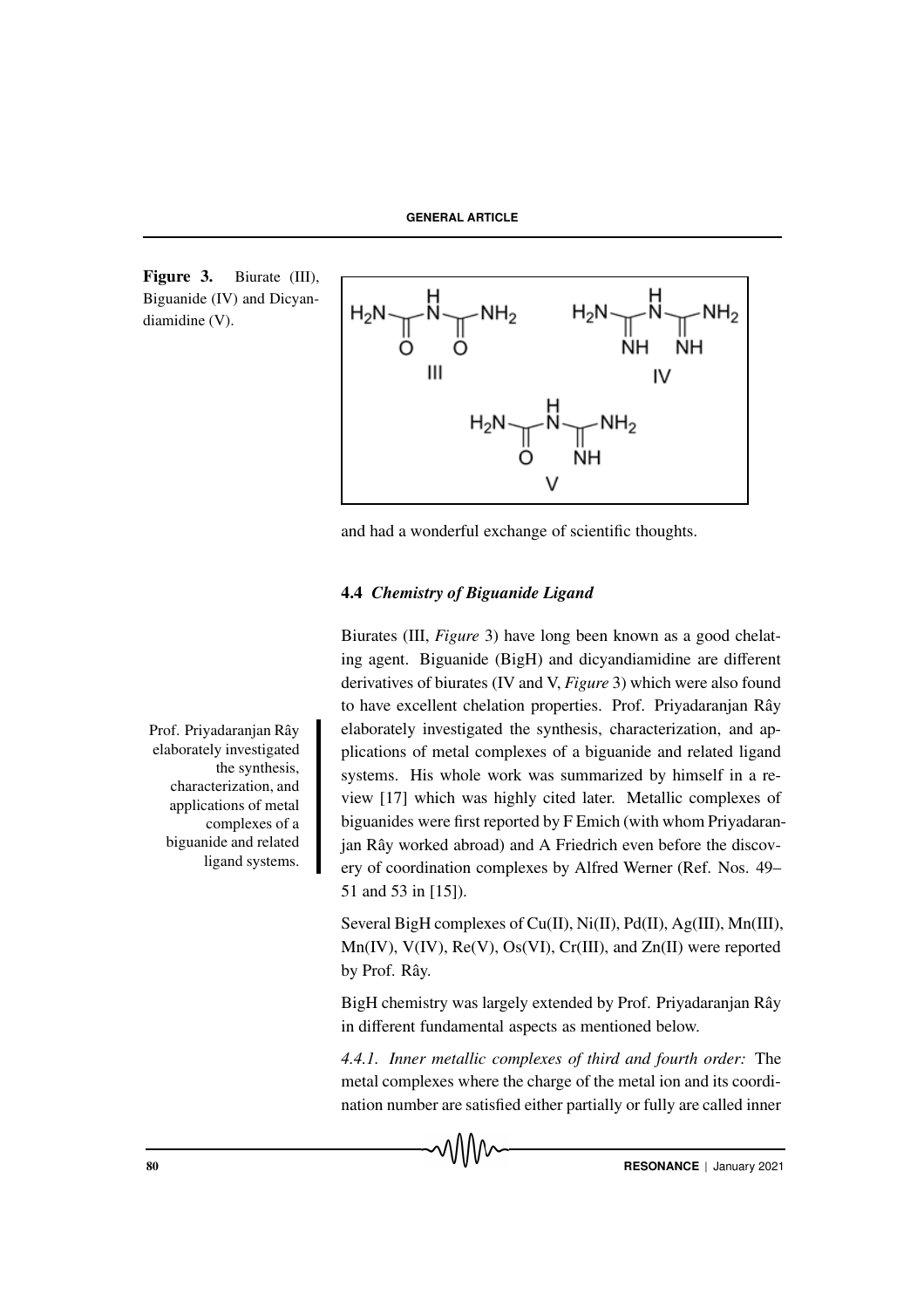

metallic complexes or inner complexes. When the ligand compensates both the charge and coordination number of the metal ion, the complexes are called inner metallic complexes of the first order. Example is  $[Co^{III}(gly)_3]^0$  (gly = glycine) (VI, *Figure* 4). Again, when either the coordination number or the charge is not satisfied fully in the metal complexes, these are called inner metallic complexes of the second order. These types of complexes are often ionic in nature, e.g.  $Na[Co<sup>II</sup>(acac)<sub>3</sub>]$  (acacH = acetylacetone) (VII, *Figure* 4).

Inner metallic complexes of the third and fourth-order were discovered by Prof. Priyadaranjan Rây [18]. BigH (IV, *Figure* 3) is a monobasic bidentate ligand. The two imine nitrogens (=NH) of BigH coordinate to the metal centre to form a metal complex. If the proton of the secondary amine nitrogen in BigH is deprotonated using a suitable anhydrobase, the ligand becomes monoanionic. The *bis* complexes of bivalent metal and this monoanionic biguanide (Big) (VIII, *Figure* 5) are electrically neutral and insoluble in polar solvents. When the uni negative N donor of BigH in this particular complex is carefully protonated, the complex becomes ionic (IX, *Figure* 5). This type of complex (VIII, *Figure* 5) with anionic ligand (which can be protonated on its complexed form) was called an inner metallic complex of the third-order by Priyadaranjan Rây.

Again, if the ligand in an inner metallic complex of the first-order (X, *Figure* 5) contains both Lewis acidic and basic groups, then

᠕᠕᠕᠕

**RESONANCE** | January 2021 81

Figure 4. Inner metallic complexes of first and second order.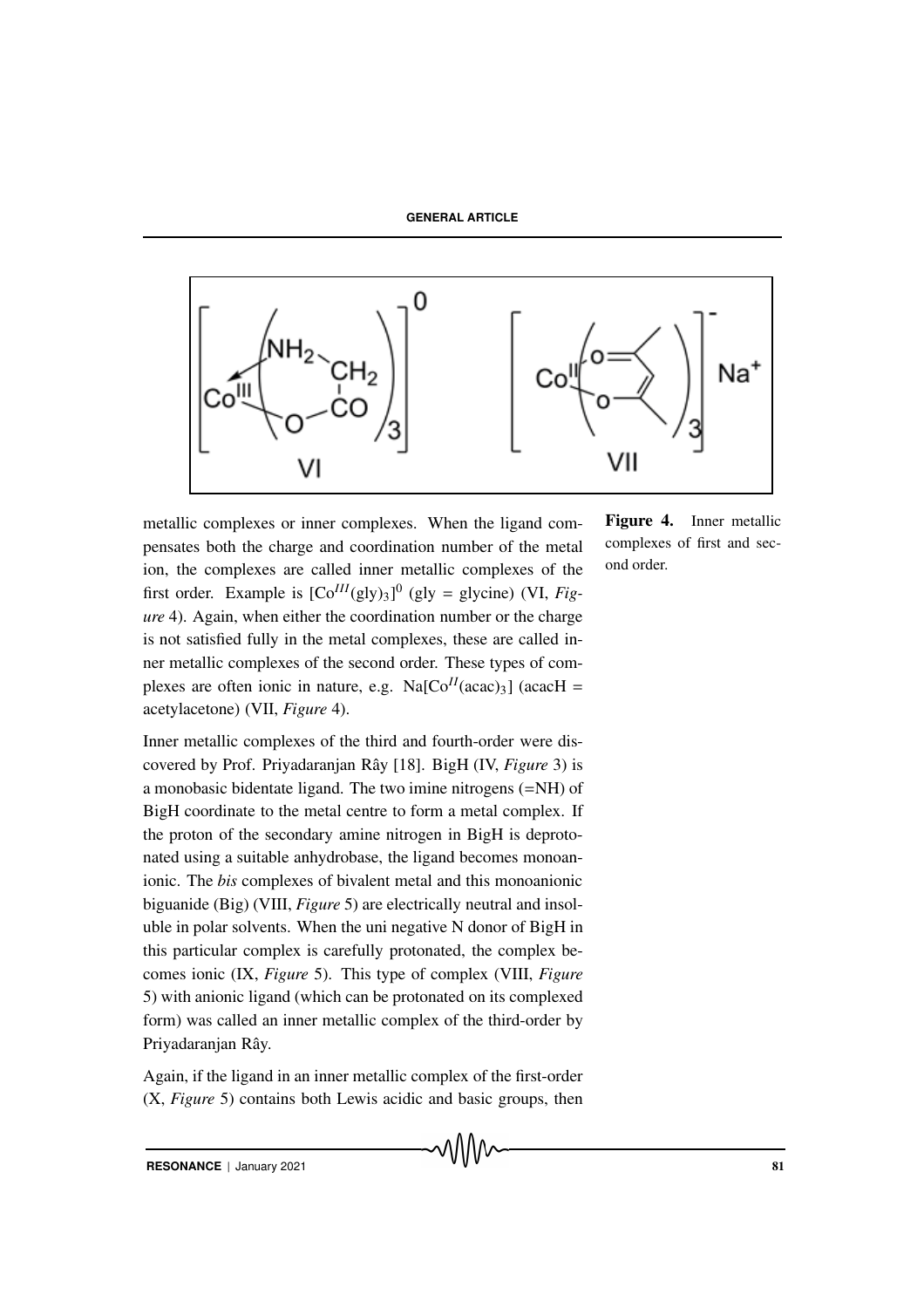**GENERAL ARTICLE**



Figure 5. Inner metallic complexes of third and fourth order.

on the treatment of acid, the basic part(s) gets (get) protonated and the complex becomes cationic (inner metallic complexes of second-order, XI, *Figure* 5). Similarly, on the treatment of base, the proton(s) from the acidic part(s) gets (get) deprotonated making the complex anionic (inner metallic complexes of secondorder, XII, *Figure* 5). Prof. Priyadaranjan Rây termed the starting ampholytic complex type  $(X, Figure 5)$  as the inner metallic complex of fourth-order.

*4.4.2 Rˆay–Dutt twist mechanism:* A twist mechanism (rhombic or tetragonal) [19] was first put forward by Profs. Priyadaranjan Rây and Nihar Kumar Dutt [20] (then a young faculty member at Rajabazar Science College, Calcutta University) to explain the

**RESONANCE** | January 2021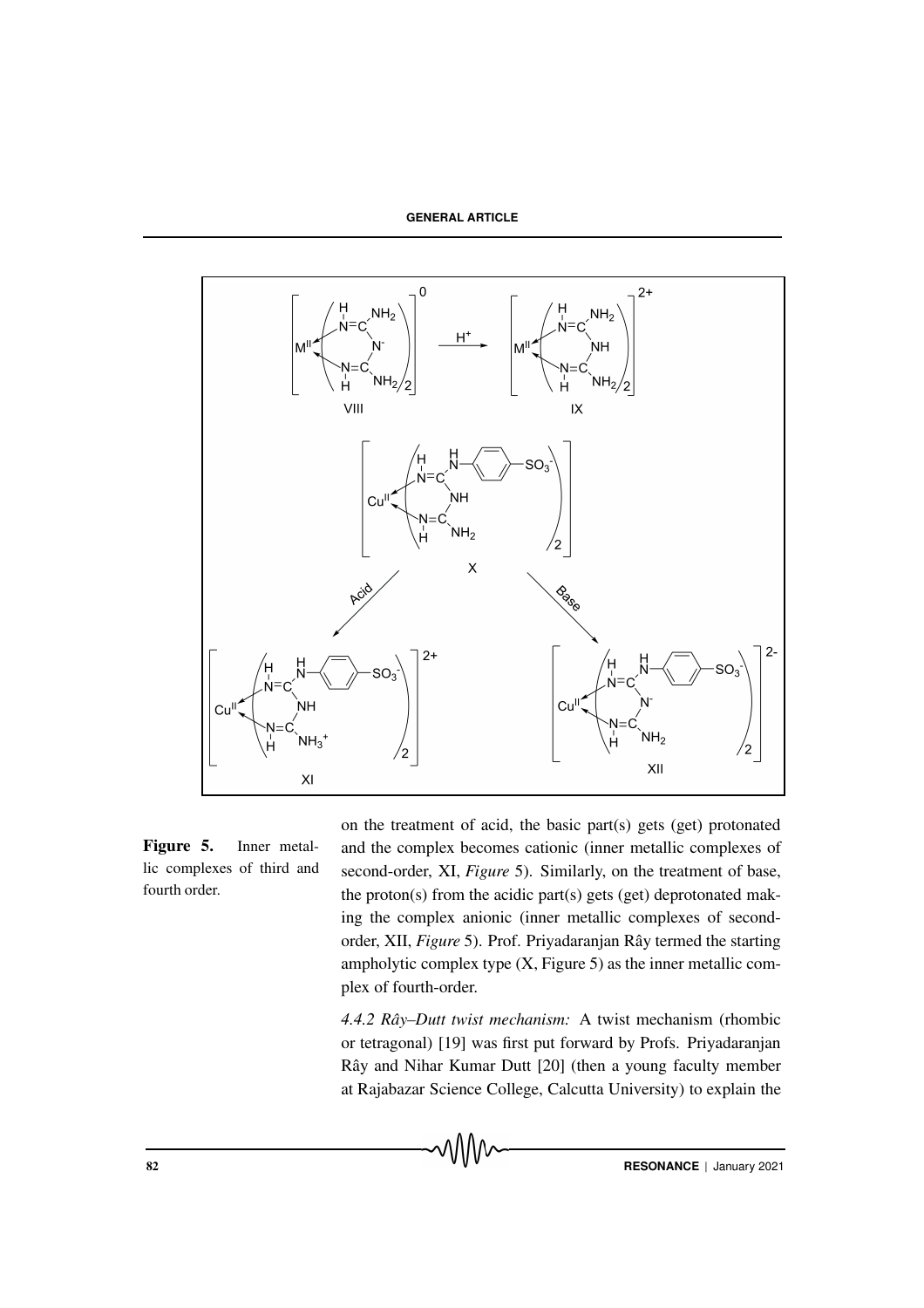**GENERAL ARTICLE**



racemization of tris(BigH)cobalt(III) ion,  $[Co(BigH)<sub>3</sub>]^{3+}$ . This complex has sufficient thermodynamic and kinetic stability. Hence the racemization is operated, according to Rây and Dutt, through the distortion of the structure rather than one-ended dissociation of the chelate ring (*Figure* 6). Very soon, the work became popular at international level and the mechanism was named as 'Rây– Dutt twist'. Nowadays, this mechanism is incorporated in the undergraduate chemistry syllabus of almost all the universities. Later, another type of twist mechanism (trigonal) was proposed by J C Bailer in 1958 [21]. This mechanism is now known as 'Bailer twist'.

In the early 1970s, Prof J C Bailer visited IACS [22]. During Priyadaranjan Rây did a his visit, he went to the Hindustan Park residence (in Kolkata) of Prof. Priyadaranjan Rây to meet him. Prof. Rây's health was not good enough then, and he was in a half-sitting posture on his bed when Prof. Bailer arrived. Entering his room, astonishingly, Prof. Bailer did not receive a chair, instead he sat on a mat on the floor with his folded legs [22] and started chatted with Priyadaranjan modestly. Unhesitatingly, the regard and courtesy conferred by Prof. Bailer to Priyadaranjan on that very day should be an instance in Indian science.

#### 4.5 *Some Other Work*

Besides these, Priyadaranjan Rây did a lot of work on the higher oxidation state of metals and some other aspects of inorganic as well as coordination chemistry. His work on stabilization of Ni(IV) [23] was very popular. He stabilized nickel as alkali nickel periodate MNiIO<sub>6</sub> (M = alkali metal ion). As mentioned preFigure 6. Rây-Dutt twist mechanism.

> lot of work on the higher oxidation state of metals and some other aspects of inorganic as well as coordination chemistry. His work on stabilization of Ni(IV) [25] was very popular. He stabilized nickel as alkali nickel periodate MNiIO<sub>6</sub> (M = alkali metal ion).

**RESONANCE** | January 2021 83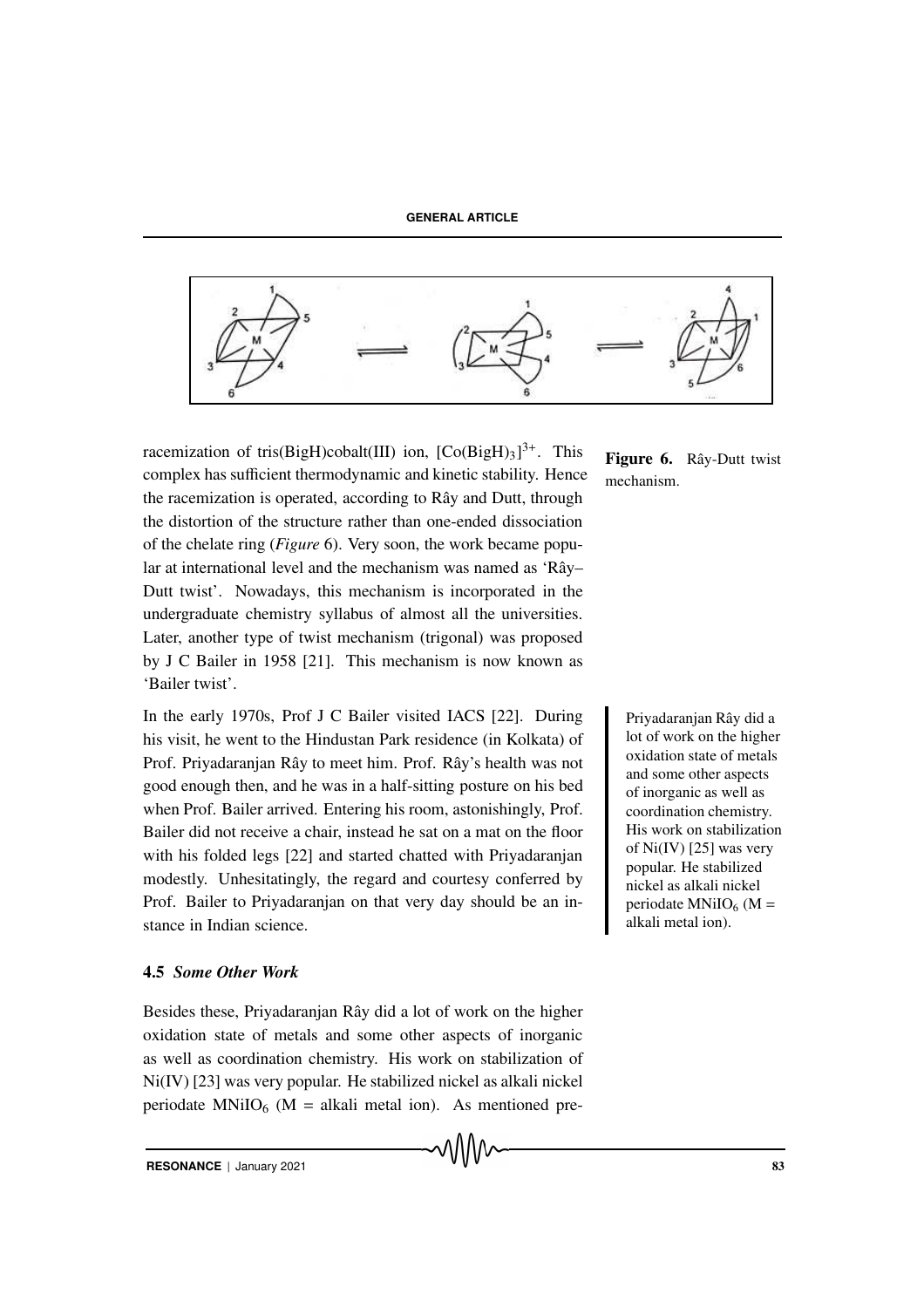viously, Priyadaranjan termed this very complex as a 'penetration complex' which was later known as the inner orbital complex. Moreover, he stabilized Ag(II) and Ag(III) with suitable ligands. In case of high valent metal chemistry, a few reports before Priyadaranjan Rây was found [24].

His work on the polyhalogen compounds of hydrogen [25] was also important. In 1940, Priyadaranjan showed in collaboration with Prof. S D Chatterjee (then a student of Prof. D M. Bose at Bose Institute, and later Professor of Physics, Calcutta and Jadavpur Universities [26]) that Werner's primary and secondary valencies are indistinguishable in  $Hgl_4^2$ <sup>-</sup> and  $Bil_4^2$ <sup>-</sup> [27]. He showed this using radioactive iodine. In microchemistry, Prof. Priyadaranjan Rây was an authority in our country. He designed several experiments for the detection and estimation of metal ions using a micro amount of chemical reagents.

### 4.6 *Work on History of Science and Popular Science Writing*

Along with his research in fundamental science, Prof. Priyadaranjan Rây was interested in its history; particularly the history of science in ancient India. He had written several articles in Bengali and English on this very topic. Among those, his notable work was the publication of the revised edition of *History of Hindu Chemistry* by Acharya P C Rây under the title *History of Chemistry in Ancient and Medieval India* [28]. Besides, he had written several popular science articles in different Bengali journals/periodicals like *Prabasi*, *Jnan-O-Bijnan* (published by Bangiya Bijnan Parishad), *Desh*, etc.

#### 5. Conclusion

In his personal life, Prof. Priyadaranjan Rây was honest and led a very simple life. He also had an acute yearning of spirituality. He had regular correspondence with some of the spiritual leaders like Srimat Anirban and Dilip Kumar Roy (son of famous Bengali poet and dramatist Dwijendralal Roy). An important fact that

Along with his research in fundamental science, Prof. Privadaranjan Rây was interested in its history; particularly the history of science in ancient India. He had written several articles in Bengali and English on this very topic.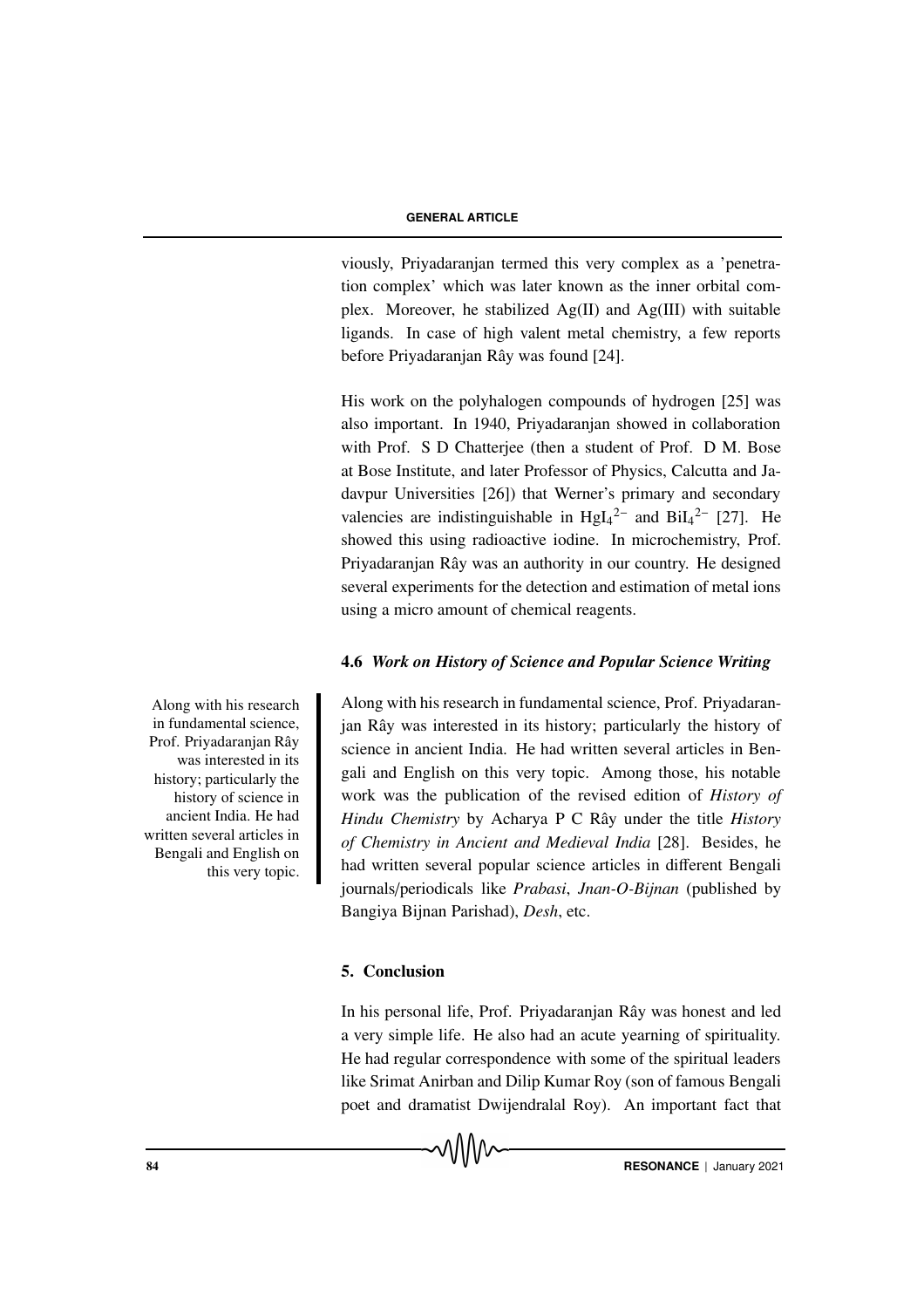highlights Prof. Priyadaranjan Rây's principles must be cited. He was appointed as the Director (officiating) of IACS in 1956, after the sudden demise of the then Director Prof. Megh Nad Saha. As long as Prof. Rây held the post, he received only Re. 1/per month as the remuneration [22]. Building the boys' research scholar hostel of IACS, a long-standing demand of the students, was made possible utilizing the unreceived remuneration grant of Prof. Rây [22].

His Himalayan contributions to the fields of inorganic, coordina- Prof. Rây's contributions tion as well as analytical chemistry, have been crucial in the gradual development of the respective subjects. He was honoured with several fellowships and memberships of various scientific societies of international repute. To name a few, he was the Foundation Fellow (elected in 1935) of the National Institute of Sciences in India (presently Indian National Science Academy) and the Indian Chemical Society (elected in 1924). He was elected as the President of the Society during 1947–48. He was the President of the Chemistry section of Indian Science Congress held in Bengaluru in 1932. The Universities of Calcutta, Jadavpur, and Burdwan bestowed him with doctorate of science (*honoris causa*). Moreover, he was invited to talk at different foreign institutions at different times. However, he never left the country as he was deadly against the publicity of his own work. Acharya P C Rây had aptly called him (Piyadaranjan) a "silent" [1] worker. Prof. Rây passed away on 11 December 1982. While it is over thirty years since his demise, his dedication to research, love for his motherland, and contributions to science remains exemplary and will be revered forever. Students and teachers, generations after generations, will remember him through his voluminous work.

### Acknowledgement

Author is thankful to his student Shriman Arnab Chatterjee for his help in generating the line drawings of the chemical structures.

**RESONANCE** | January 2021 85

to the fields of inorganic, coordination as well as analytical chemistry, have been crucial in the gradual development of the respective subjects.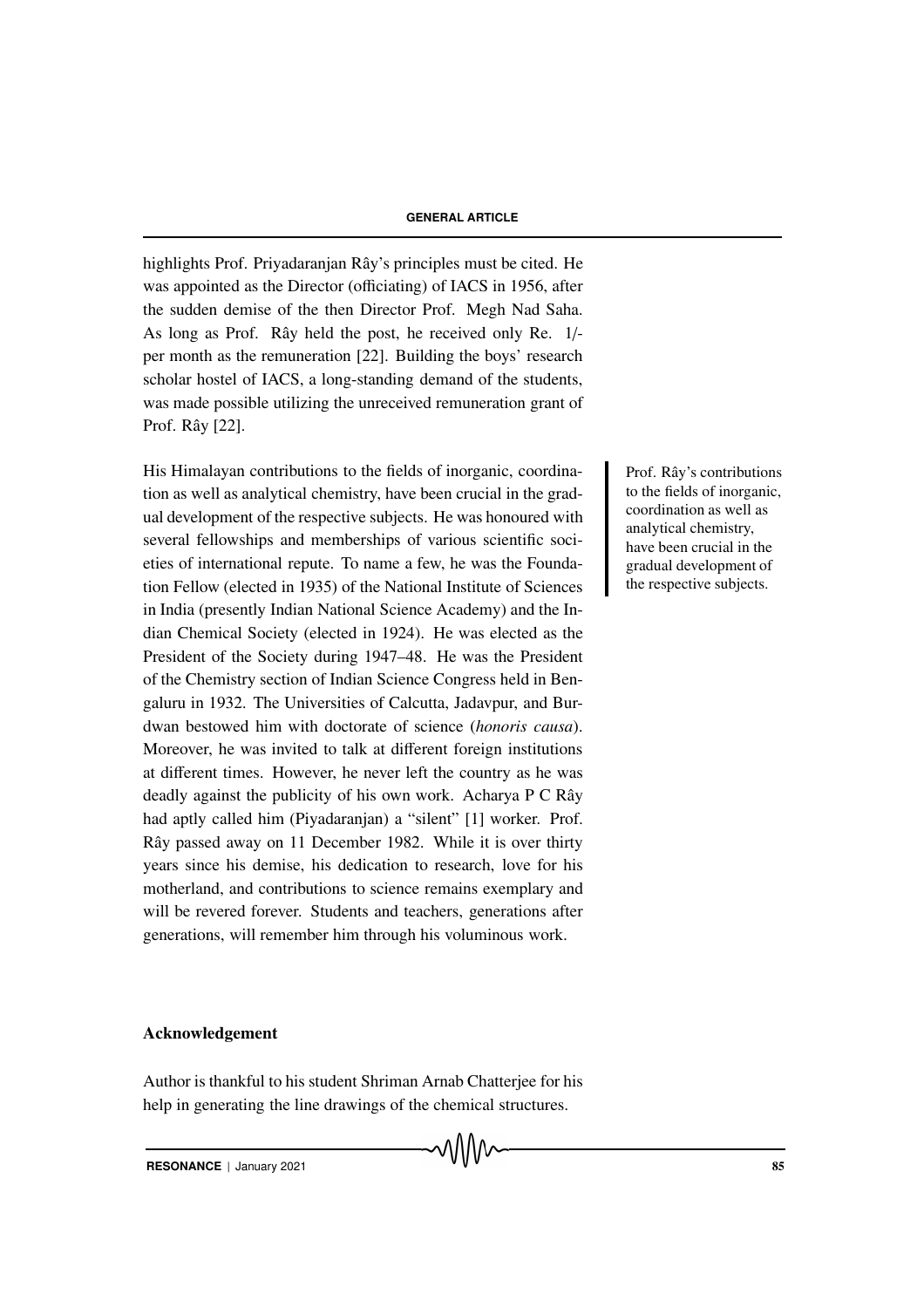### Suggested Reading

- [1] P C Ray, *Life and Experiences of a Bengali Chemist*, The Asiatic Society, Calcutta, Vol.1, pp.192–193, 1996 (first published in 1932).
- [2] S D Chatterjee, D Banerjea, Priyadaranjan Rây, *Biographical Memoirs*, Indian National Science Academy, Vol.11 (year of demise: 1982), pp.2–4.
- [3] P Rây and H K Sen, The action of hydrazine and hydroxylamine on ferricyanides and a new method for the estimation of hydrazines and ferricyanides, *Z. Anorg Chem.*, Vol.76, p.380, 1912.
- [4] Private Communication with Professor (Retd) Rabindra Lal Dutta (Doctoral Student of Privadaranian Rây), Department of Chemistry, The University of Burdwan.
- [5] P Rây and R M Rây, Metallic compounds of rubeanic acid, *J Indian Chem Soc.*, Vol.3, p.213, 1926.
- [6] M Abboudi, A Mosset and J Galy, Metal complexes of rubeanic acid, 3. Largeangle X-ray scattering studies of amorphous copper(II) and nickel(II) complexes, *Inorg Chem*., Vol.24, p.2091, 1985.
- [7] P Rây and A K Chattopadhyay, Die einwirkung von hexamethylenetetramin auf salzlosungen von elementen der dritten gruppe und cin neues verfahren zur quantitativen trennug des eisens von rnaugan, zink, nickel und kobalt, *Z Anorg Chem*., Vol.169, p.99, 1928 (in German).
- [8] P Rây, Isomeric thiosulphuric acids, *Nature*, Vol.127, p.856, 1931.
- [9] https://www.insa.nic.in/writereaddata/UpLoadedFiles/PINSA/Vol35A 1969 6 Art01.pdf
- [10] D M Bose, Magnetism and the structure of some simple and complex molecules, *Phil. Mag*., Vol.5, No.32, p.1057, 1928.
- [11] P Rây and H G Bhar, Magnetic properties of complex compounds and their electronic constitution, *J Indian Chem Soc*., Vol.5, p.497, 1928.
- [12] (a) S S Bhatnagar, B Prakash and A Hamid, Magnetism and molecular constitution of some chromium complexes, *J Chem Soc*., pp.1428–1434, 1938; (b) S S Bhatnagar, K N Mathur and P L Kapur, Magnetic properties of some substances in absorbed state, *Indian J Phys*., Vol.3, pp.53–66, 1938.
- [13] S S Bhatnagar and R N Mathur, Investigations on the effect of crystalline structure on magnetic susceptibilities by a new magnetic balance based on the principle of interference of light, *Phil Mag*., Vol.8, pp.1041–1055, 1929.
- [14] L Pauling, The nature of chemical bond. III. The transition from extreme bond type to another, *J Am Chem Soc*., Vol.54, p.988, 1932.
- [15] H Taube, Rates and mechanisms of substitution in inorganic complexes in solution, *Chem Rev*., Vol.50, p.69, 1952.
- [16] *Nature*, Vol.161, p.460, 1948.
- [17] P Rây, Complex compounds of biguanides and guanylureas with metallic elements, *Chem Rev*., Vol.61, p.313, 1961.
- [18] P Rây and R K Dutt, Complex compounds of biguanide and bivalent metals, Part IX. Ampholy-tic inner-metallic copper and nickel complexes with naphthylbiguanide o-sulphonic acid and penylbiguanide-p-sulphonic acid and their salts, *J Indian Chem Soc*., Vol.25, p.563, 1948.
- [19] P Rây and N K Dutt, Kinetics and mechanism of racemisation of optically